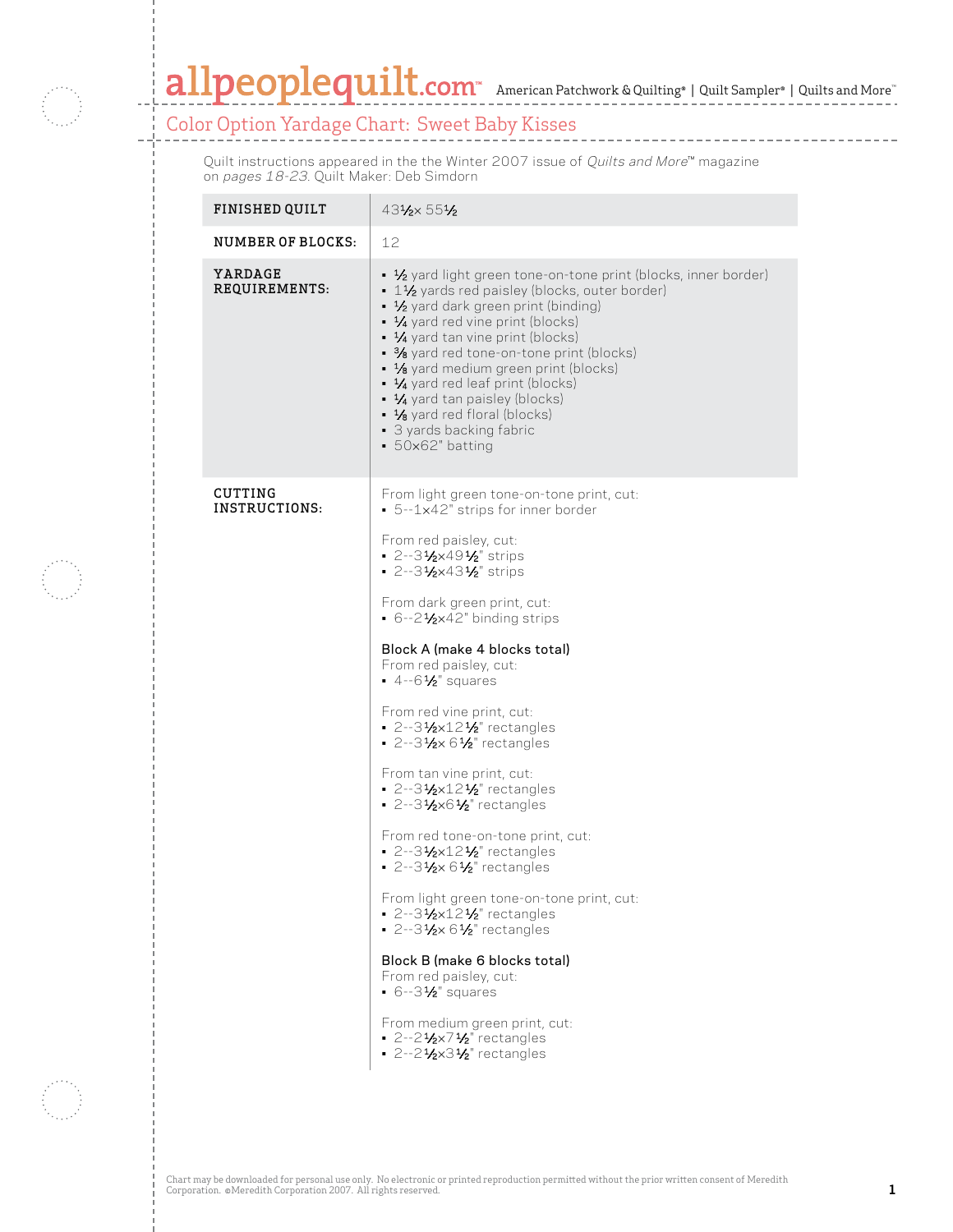

## allpeoplequilt.com<sup>™</sup> American Patchwork & Quilting® | Quilt Sampler® | Quilts and More™

\_\_\_\_\_\_\_\_\_\_\_\_\_\_\_\_\_\_\_\_\_\_

Color Option Yardage Chart: Sweet Baby Kisses

| CUTTING<br>INSTRUCTIONS: | From red leaf print, cut:<br>$\cdot$ 2--3 $\times$ 12 $\frac{1}{2}$ rectangles<br>■ 2--3 $\times$ 7 $1/2$ " rectangles<br>2--21/2×71/2" rectangles<br>$\cdot$ 2--21/ <sub>2</sub> ×31/ <sub>2</sub> " rectangles                                               |
|--------------------------|----------------------------------------------------------------------------------------------------------------------------------------------------------------------------------------------------------------------------------------------------------------|
|                          | From light green tone-on-tone print, cut:<br>$\cdot$ 2--3 $\times$ 12 $\frac{1}{2}$ " rectangles<br>■ 2--3 $\times$ 7 $1/2$ " rectangles<br>• 2--2 $\frac{1}{2} \times 7 \frac{1}{2}$ rectangles<br>$\cdot$ 2--21/ <sub>2</sub> ×31/ <sub>2</sub> " rectangles |
|                          | From red tone-on-tone, cut:<br>$\cdot$ 2--3x12 $\frac{1}{2}$ rectangles<br>$-2-3x7\frac{1}{2}$ rectangles<br>$-2 - 2\frac{1}{2} \times 7\frac{1}{2}$ rectangles<br>$\cdot$ 2--21/2×31/2" rectangles                                                            |
|                          | From red vine print, cut:<br>$\cdot$ 2--3 $\times$ 12½" rectangles<br>$\cdot$ 2--3 $\times$ 7 $\frac{1}{2}$ " rectangles<br>• 2--2 $\frac{1}{2} \times 7 \frac{1}{2}$ rectangles<br>$\cdot$ 2--21/ <sub>2</sub> ×31/ <sub>2</sub> " rectangles                 |
|                          | From red floral, cut:<br>$-2-3 \times 12\frac{1}{2}$ rectangles<br>$\cdot$ 2--3 $\times$ 7 $\frac{1}{2}$ " rectangles                                                                                                                                          |
|                          | Block C (make 2 blocks total)<br>From red paisley, cut:<br>$\cdot$ 2--8½" squares                                                                                                                                                                              |
|                          | From tan vine print, cut:<br>$\cdot$ 2--21/2×121/2" rectangles<br>• 2--2 $\frac{1}{2} \times 8\frac{1}{2}$ rectangles                                                                                                                                          |
|                          | From red tone-on-tone print, cut:<br>$\cdot$ 2--21/ <sub>2</sub> ×121/ <sub>2</sub> " rectangles<br>• 2--2 $\frac{1}{2} \times 8\frac{1}{2}$ rectangles                                                                                                        |